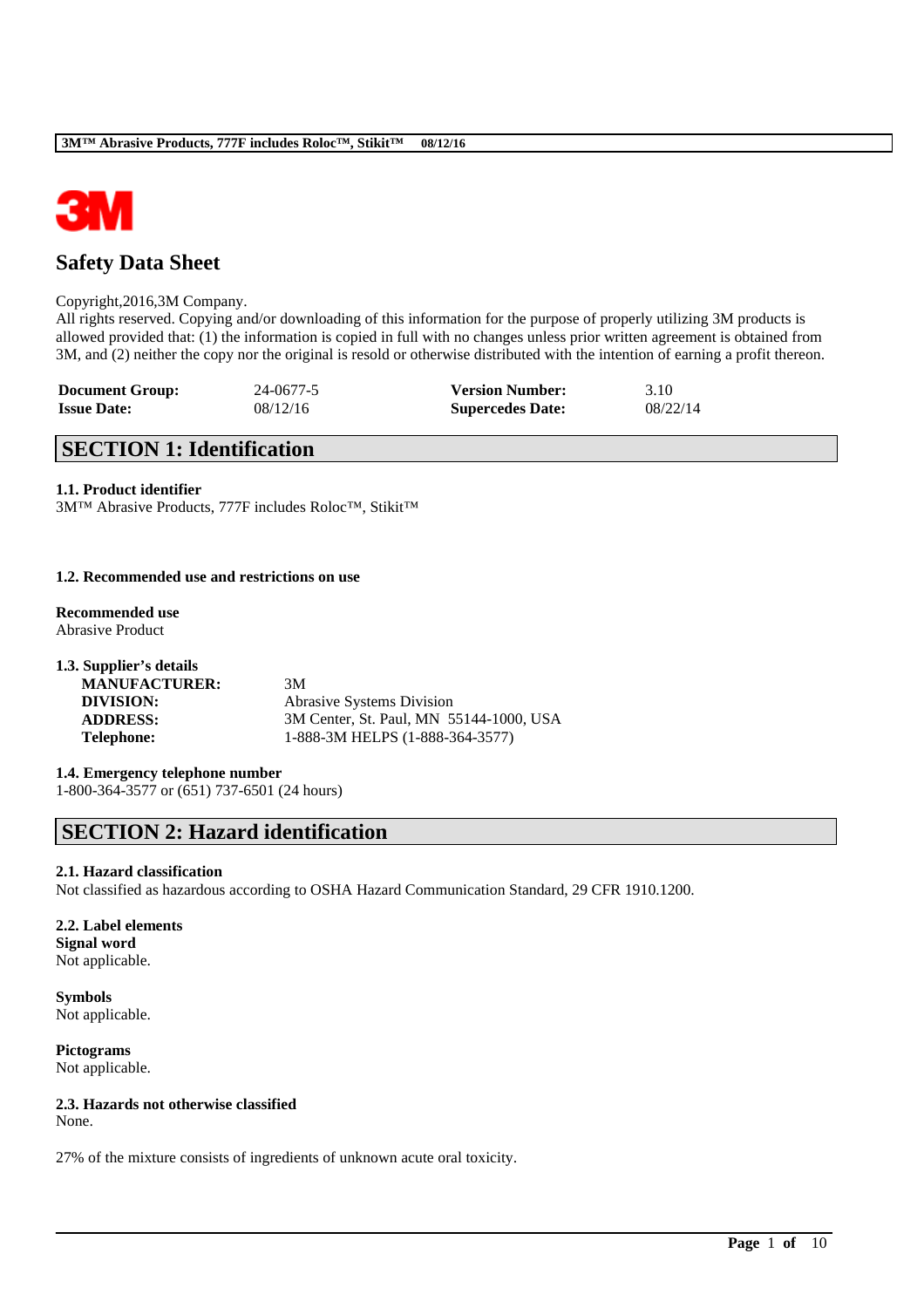# **SECTION 3: Composition/information on ingredients**

| Ingredient                                      | <b>C.A.S. No.</b> | $%$ by Wt    |
|-------------------------------------------------|-------------------|--------------|
| Ceramic Aluminum Oxide / Aluminum Oxide Mineral | 1344-28-1         | $10 - 40$    |
| Blend (non-fibrous)                             |                   |              |
| Inorganic Fluoride                              | 14075-53-7        | $2 - 15$     |
| Inorganic Fluoride                              | 15096-52-3        | $2 - 10$     |
| Filler                                          | 13983-17-0        | $0 - 15$     |
| Filler                                          | 1317-65-3         | $1 - 15$     |
| Titanium Dioxide                                | 13463-67-7        | $0.05 - 1.5$ |
| Pigment                                         | 1332-37-2         | $0.10 - 1.5$ |
| <b>Cured Resin</b>                              | Mixture           | $5 - 40$     |
| Cloth Backing                                   | None              | $5 - 40$     |
| <b>PSA</b>                                      | Mixture           | $0 - 20$     |
| Attachment Button                               | Mixture           | $0 - 10$     |

# **SECTION 4: First aid measures**

## **4.1. Description of first aid measures**

### **Inhalation:**

Remove person to fresh air. If you feel unwell, get medical attention.

### **Skin Contact:**

Wash with soap and water. If signs/symptoms develop, get medical attention.

### **Eye Contact:**

Flush with large amounts of water. Remove contact lenses if easy to do. Continue rinsing. If signs/symptoms persist, get medical attention.

## **If Swallowed:**

No need for first aid is anticipated.

## **4.2. Most important symptoms and effects, both acute and delayed**

See Section 11.1. Information on toxicological effects.

### **4.3. Indication of any immediate medical attention and special treatment required** Not applicable

# **SECTION 5: Fire-fighting measures**

### **5.1. Suitable extinguishing media**

In case of fire: Use a fire fighting agent suitable for ordinary combustible material such as water or foam to extinguish.

\_\_\_\_\_\_\_\_\_\_\_\_\_\_\_\_\_\_\_\_\_\_\_\_\_\_\_\_\_\_\_\_\_\_\_\_\_\_\_\_\_\_\_\_\_\_\_\_\_\_\_\_\_\_\_\_\_\_\_\_\_\_\_\_\_\_\_\_\_\_\_\_\_\_\_\_\_\_\_\_\_\_\_\_\_\_\_\_\_\_

## **5.2. Special hazards arising from the substance or mixture**

None inherent in this product.

## **Hazardous Decomposition or By-Products**

**Substance Condition**

Carbon monoxide During Combustion Carbon dioxide During Combustion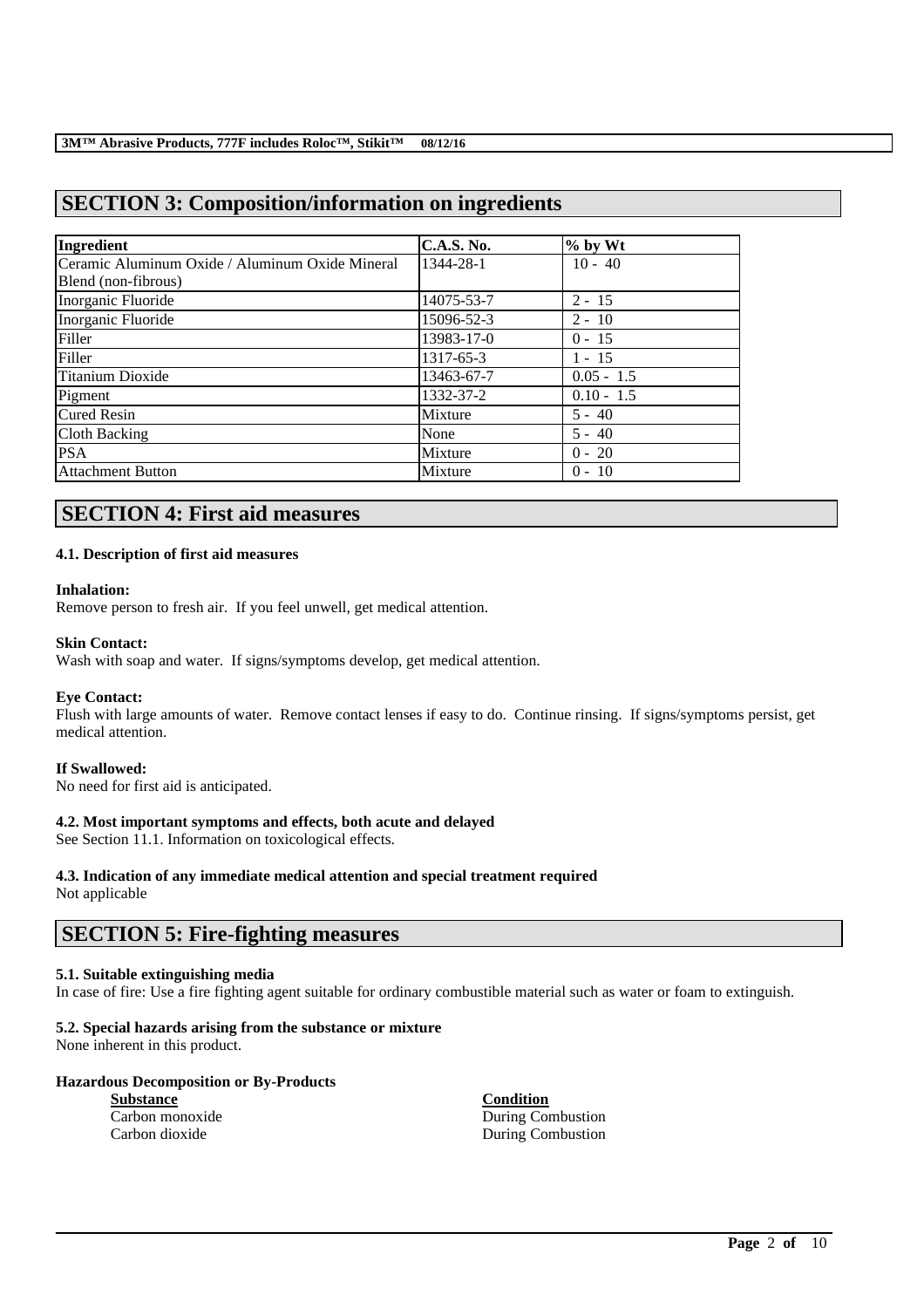## **5.3. Special protective actions for fire-fighters**

No special protective actions for fire-fighters are anticipated.

# **SECTION 6: Accidental release measures**

### **6.1. Personal precautions, protective equipment and emergency procedures**

Observe precautions from other sections.

## **6.2. Environmental precautions**

Avoid release to the environment.

## **6.3. Methods and material for containment and cleaning up**

Not applicable.

# **SECTION 7: Handling and storage**

## **7.1. Precautions for safe handling**

For industrial or professional use only. Avoid breathing of dust created by sanding, grinding or machining. Damaged product can break apart during use and cause serious injury to face or eyes. Check product for damage such as cracks or nicks prior to use. Replace if damaged. Always wear eye and face protection when working at sanding or grinding operations or when near such operations. Avoid release to the environment. Combustible dust may form by action of this product on another material (substrate). Dust generated from the substrate during use of this product may be explosive if in sufficient concentration with an ignition source. Dust deposits should not be allowed to accumulate on surfaces because of the potential for secondary explosions.

## **7.2. Conditions for safe storage including any incompatibilities**

No special storage requirements.

# **SECTION 8: Exposure controls/personal protection**

## **8.1. Control parameters**

## **Occupational exposure limits**

If a component is disclosed in section 3 but does not appear in the table below, an occupational exposure limit is not available for the component.

| Ingredient                    | <b>C.A.S. No.</b> | Agency       | Limit type                              | <b>Additional Comments</b> |
|-------------------------------|-------------------|--------------|-----------------------------------------|----------------------------|
| Filler                        | 1317-65-3         | <b>OSHA</b>  | TWA(as total dust):15                   |                            |
|                               |                   |              | mg/m3;TWA(respirable                    |                            |
|                               |                   |              | fraction): $5 \text{ mg/m}$ 3           |                            |
| Ceramic Aluminum Oxide /      | 1344-28-1         | <b>OSHA</b>  | TWA(as total dust):15                   |                            |
| Aluminum Oxide Mineral Blend  |                   |              | mg/m3;TWA(respirable                    |                            |
| (non-fibrous)                 |                   |              | fraction): $5 \text{ mg/m}$ 3           |                            |
| Aluminum, insoluble compounds | 1344-28-1         | <b>ACGIH</b> | TWA(respirable fraction):1              | A4: Not class, as human    |
|                               |                   |              | mg/m3                                   | carcin                     |
| <b>Titanium Dioxide</b>       | 13463-67-7        | <b>OSHA</b>  | TWA(as total dust): $15 \text{ mg/m}$ 3 |                            |
| <b>Titanium Dioxide</b>       | 13463-67-7        | <b>ACGIH</b> | $TWA:10$ mg/m $3$                       | A4: Not class, as human    |
|                               |                   |              |                                         | carcin                     |
| <b>FLUORIDES</b>              | 15096-52-3        | <b>OSHA</b>  | TWA $(as dust):2.5$                     |                            |
|                               |                   |              | $mg/m3$ ; TWA(as F): 2.5 mg/m3          |                            |
| Aluminum, insoluble compounds | 15096-52-3        | <b>ACGIH</b> | TWA(respirable fraction):1              | A4: Not class. as human    |
|                               |                   |              | mg/m3                                   | carcin                     |
| <b>FLUORIDES</b>              | 15096-52-3        | <b>ACGIH</b> | TWA $(as F): 2.5 mg/m3$                 | A4: Not class, as human    |
|                               |                   |              |                                         | carcin                     |

\_\_\_\_\_\_\_\_\_\_\_\_\_\_\_\_\_\_\_\_\_\_\_\_\_\_\_\_\_\_\_\_\_\_\_\_\_\_\_\_\_\_\_\_\_\_\_\_\_\_\_\_\_\_\_\_\_\_\_\_\_\_\_\_\_\_\_\_\_\_\_\_\_\_\_\_\_\_\_\_\_\_\_\_\_\_\_\_\_\_

ACGIH : American Conference of Governmental Industrial Hygienists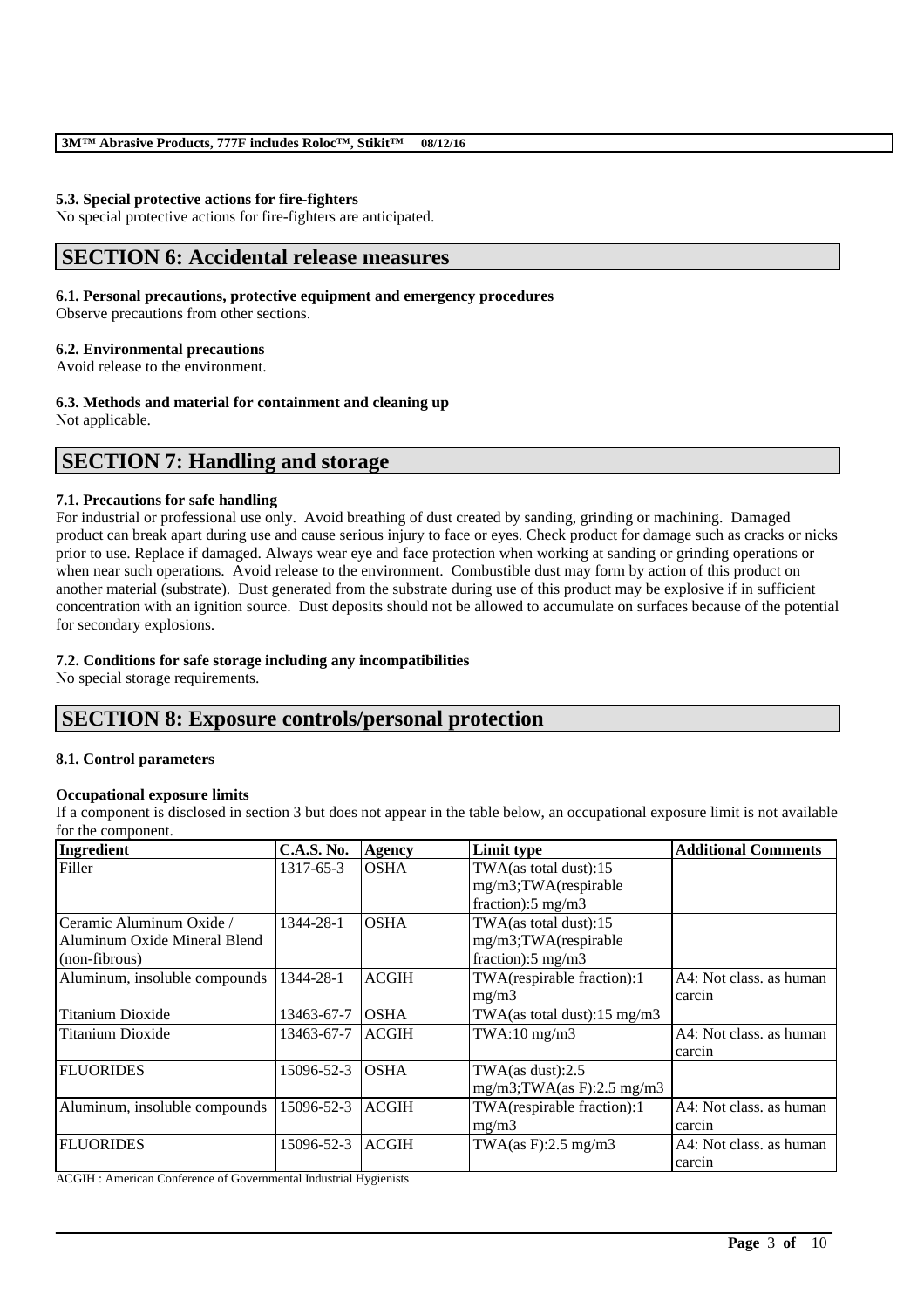AIHA : American Industrial Hygiene Association CMRG : Chemical Manufacturer's Recommended Guidelines OSHA : United States Department of Labor - Occupational Safety and Health Administration TWA: Time-Weighted-Average STEL: Short Term Exposure Limit CEIL: Ceiling

#### **8.2. Exposure controls**

### **8.2.1. Engineering controls**

Provide appropriate local exhaust ventilation for sanding, grinding or machining. Use general dilution ventilation and/or local exhaust ventilation to control airborne exposures to below relevant Exposure Limits and/or control

dust/fume/gas/mist/vapors/spray. If ventilation is not adequate, use respiratory protection equipment. Provide local exhaust at process emission sources to control exposure near the source and to prevent the escape of dust into the work area. Ensure that dust-handling systems (such as exhaust ducts, dust collectors, vessels, and processing equipment) are designed in a manner to prevent the escape of dust into the work area (i.e., there is no leakage from the equipment).

### **8.2.2. Personal protective equipment (PPE)**

### **Eye/face protection**

To minimize the risk of injury to face and eyes, always wear eye and face protection when working at sanding or grinding operations or when near such operations. Select and use eye/face protection to prevent contact based on the results of an exposure assessment. The following eye/face protection(s) are recommended: Safety Glasses with side shields

### **Skin/hand protection**

Wear appropriate gloves to minimize risk of injury to skin from contact with dust or physical abrasion from grinding or sanding.

### **Respiratory protection**

Assess exposure concentrations of all materials involved in the work process. Consider material being abraded when determining the appropriate respiratory protection. Select and use appropriate respirators to prevent inhalation overexposure. An exposure assessment may be needed to decide if a respirator is required. If a respirator is needed, use respirators as part of a full respiratory protection program. Based on the results of the exposure assessment, select from the following respirator type(s) to reduce inhalation exposure:

\_\_\_\_\_\_\_\_\_\_\_\_\_\_\_\_\_\_\_\_\_\_\_\_\_\_\_\_\_\_\_\_\_\_\_\_\_\_\_\_\_\_\_\_\_\_\_\_\_\_\_\_\_\_\_\_\_\_\_\_\_\_\_\_\_\_\_\_\_\_\_\_\_\_\_\_\_\_\_\_\_\_\_\_\_\_\_\_\_\_

Half facepiece or full facepiece air-purifying respirator suitable for particulates

For questions about suitability for a specific application, consult with your respirator manufacturer.

# **SECTION 9: Physical and chemical properties**

## **9.1. Information on basic physical and chemical properties**

| <b>General Physical Form:</b>    | Solid                  |
|----------------------------------|------------------------|
| Odor, Color, Grade:              | Solid Abrasive Product |
| <b>Odor threshold</b>            | Not Applicable         |
| pН                               | Not Applicable         |
| <b>Melting point</b>             | Not Applicable         |
| <b>Boiling Point</b>             | Not Applicable         |
| <b>Flash Point</b>               | Not Applicable         |
| <b>Evaporation rate</b>          | Not Applicable         |
| <b>Flammability</b> (solid, gas) | Not Classified         |
| <b>Flammable Limits(LEL)</b>     | Not Applicable         |
| <b>Flammable Limits(UEL)</b>     | Not Applicable         |
| <b>Vapor Pressure</b>            | Not Applicable         |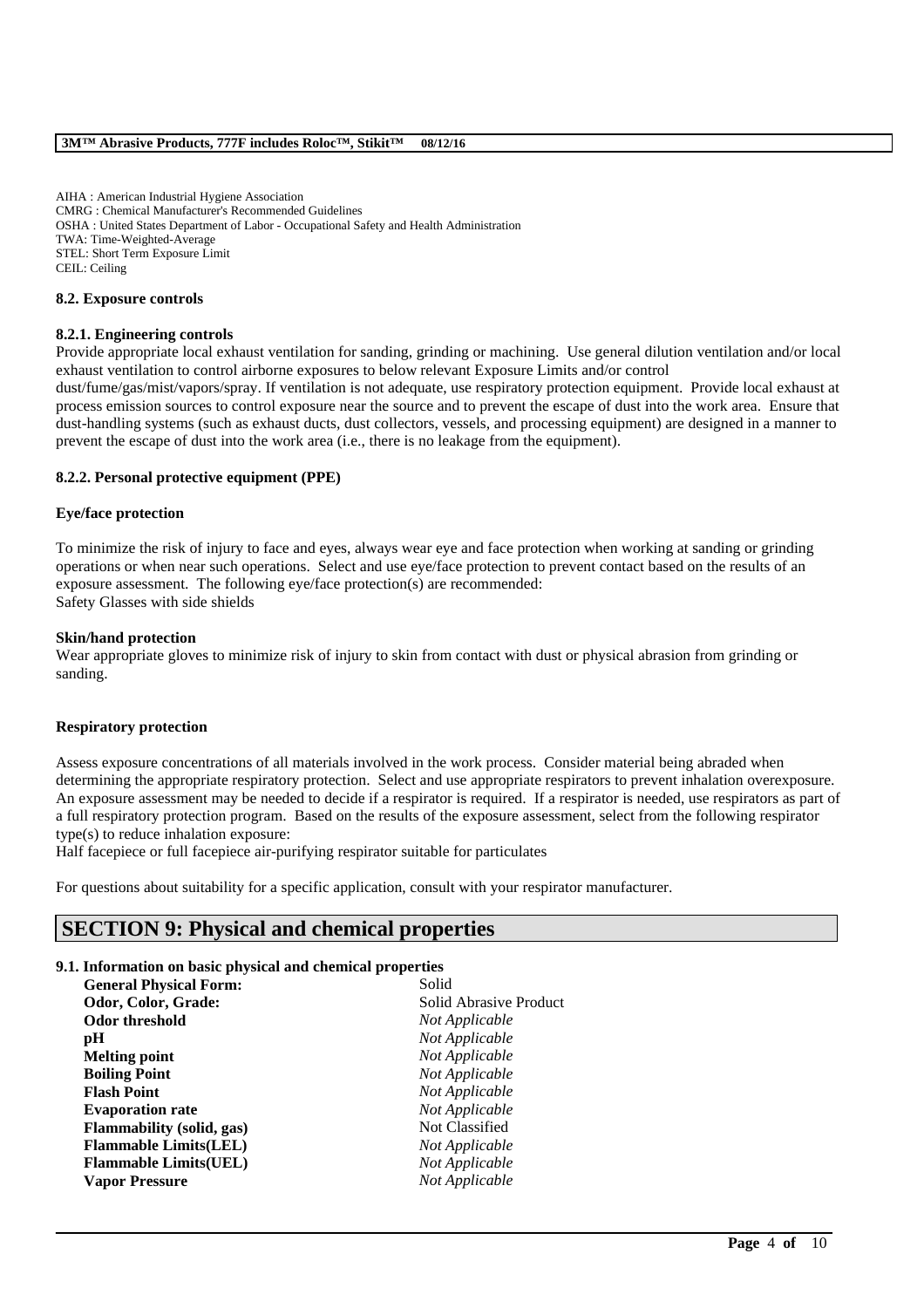| <b>Vapor Density</b>                   | Not Applicable |
|----------------------------------------|----------------|
| <b>Density</b>                         | Not Applicable |
| <b>Specific Gravity</b>                | Not Applicable |
| <b>Solubility In Water</b>             | Not Applicable |
| Solubility- non-water                  | Not Applicable |
| Partition coefficient: n-octanol/water | Not Applicable |
| <b>Autoignition temperature</b>        | Not Applicable |
| <b>Decomposition temperature</b>       | Not Applicable |
| <b>Viscosity</b>                       | Not Applicable |
|                                        |                |

# **SECTION 10: Stability and reactivity**

## **10.1. Reactivity**

This material is considered to be non reactive under normal use conditions.

## **10.2. Chemical stability**

Stable.

## **10.3. Possibility of hazardous reactions**

Hazardous polymerization will not occur.

#### **10.4. Conditions to avoid** None known.

**10.5. Incompatible materials**

None known.

### **10.6. Hazardous decomposition products Substance Condition**

None known.

Refer to section 5.2 for hazardous decomposition products during combustion.

# **SECTION 11: Toxicological information**

**The information below may not be consistent with the material classification in Section 2 if specific ingredient classifications are mandated by a competent authority. In addition, toxicological data on ingredients may not be reflected in the material classification and/or the signs and symptoms of exposure, because an ingredient may be present below the threshold for labeling, an ingredient may not be available for exposure, or the data may not be relevant to the material as a whole.**

**11.1. Information on Toxicological effects**

**Signs and Symptoms of Exposure**

## **Based on test data and/or information on the components, this material may produce the following health effects:**

# **Inhalation:**

Dust from grinding, sanding or machining may cause irritation of the respiratory system. Signs/symptoms may include cough, sneezing, nasal discharge, headache, hoarseness, and nose and throat pain.

\_\_\_\_\_\_\_\_\_\_\_\_\_\_\_\_\_\_\_\_\_\_\_\_\_\_\_\_\_\_\_\_\_\_\_\_\_\_\_\_\_\_\_\_\_\_\_\_\_\_\_\_\_\_\_\_\_\_\_\_\_\_\_\_\_\_\_\_\_\_\_\_\_\_\_\_\_\_\_\_\_\_\_\_\_\_\_\_\_\_

# **Skin Contact:**

Mechanical Skin irritation: Signs/symptoms may include abrasion, redness, pain, and itching.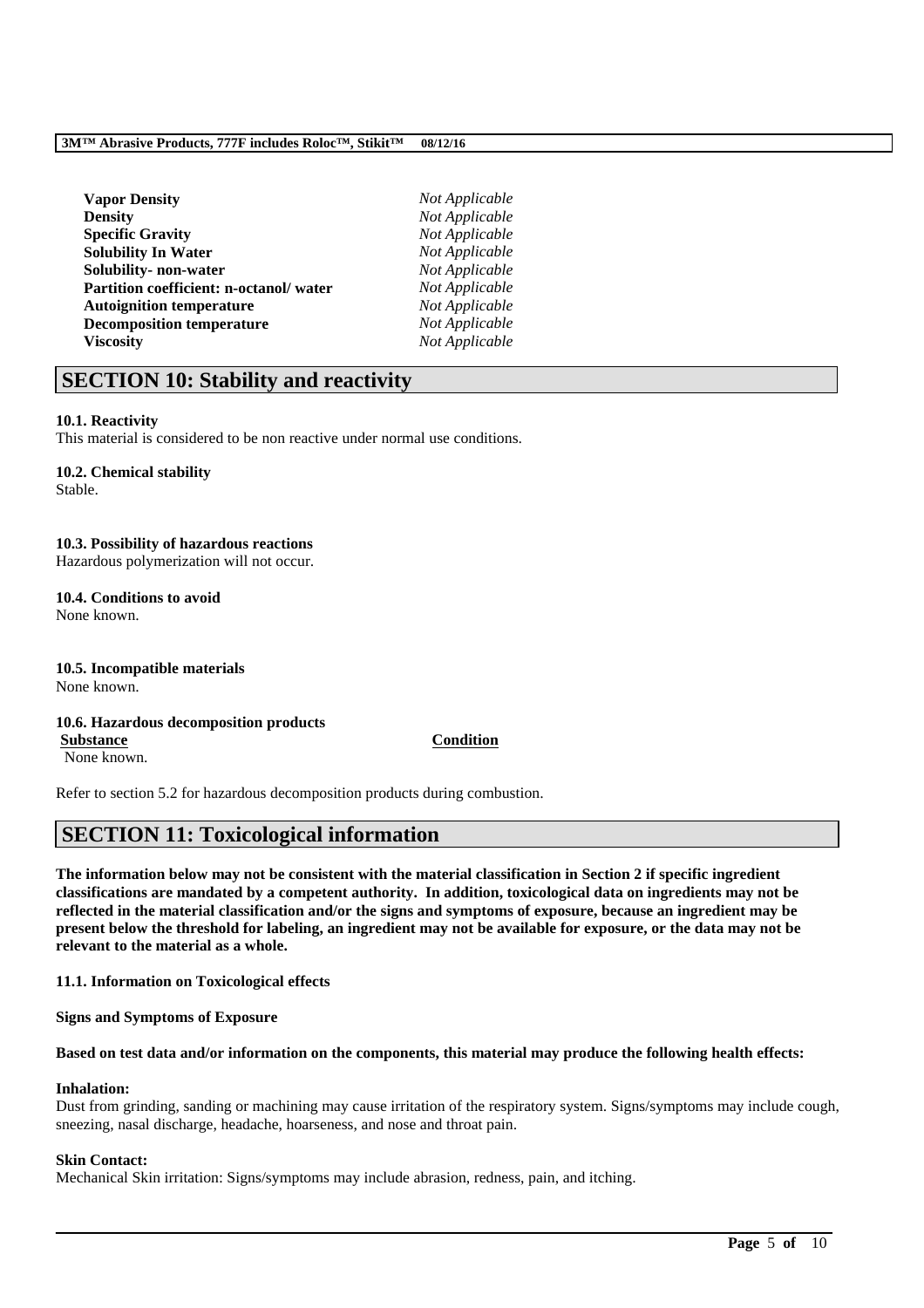### **Eye Contact:**

Mechanical eye irritation: Signs/symptoms may include pain, redness, tearing and corneal abrasion.

Dust created by grinding, sanding, or machining may cause eye irritation. Signs/symptoms may include redness, swelling, pain, tearing, and blurred or hazy vision.

#### **Ingestion:**

No known health effects.

#### **Carcinogenicity:**

| Ingredient                                        | $\sim$ $\sim$ $\sim$<br>-<br>IND.<br>$\cdots$                   | ∼<br>Aass:<br>eription<br>Desc                                              | 'egulation<br>w                                         |
|---------------------------------------------------|-----------------------------------------------------------------|-----------------------------------------------------------------------------|---------------------------------------------------------|
| <b>CONTACT</b><br>D <sub>10X1</sub> de<br>itanium | $\sim$ 4 $\sim$ $\sim$<br>$\sqrt{6}$<br>.<br>$\mathbf{v}$<br>᠇୰ | $\mathcal{D} \mathbf{D}$<br>$\sqrt{2}$<br>. Git″<br>human carc.<br>Possible | Cancer<br>International<br>Research on<br>vgency<br>TOI |

#### **Additional Information:**

This product, when used under reasonable conditions and in accordance with the 3M directions for use, should not present a health hazard. However, use or processing of the product in a manner not in accordance with the product's directions for use may affect the performance of the product and may present potential health and safety hazards.

This document covers only the 3M product. For complete assessment, when determining the degree of hazard, the material being abraded must also be considered.

This product contains titanium dioxide. Cancer of the lungs has been observed in rats that inhaled high levels of titanium dioxide. No exposure to inhaled titanium dioxide is expected during the normal handling and use of this product. Titanium dioxide was not detected when air sampling was conducted during simulated use of similar products containing titanium dioxide. Therefore, the health effects associated with titanium dioxide are not expected during the normal use of this product. **Toxicological Data**

If a component is disclosed in section 3 but does not appear in a table below, either no data are available for that endpoint or the data are not sufficient for classification.

### **Acute Toxicity**

| <b>Name</b>                                                            | Route                                 | <b>Species</b> | <b>Value</b>                                      |
|------------------------------------------------------------------------|---------------------------------------|----------------|---------------------------------------------------|
| Overall product                                                        | Ingestion                             |                | No data available; calculated $ATE > 5,000$ mg/kg |
| Ceramic Aluminum Oxide / Aluminum Oxide Mineral Blend<br>(non-fibrous) | Dermal                                |                | LD50 estimated to be $> 5,000$ mg/kg              |
| Ceramic Aluminum Oxide / Aluminum Oxide Mineral Blend<br>(non-fibrous) | Inhalation-<br>Dust/Mist<br>(4 hours) | Rat            | $LC50 > 2.3$ mg/l                                 |
| Ceramic Aluminum Oxide / Aluminum Oxide Mineral Blend<br>(non-fibrous) | Ingestion                             | Rat            | $LD50 > 5,000$ mg/kg                              |
| Inorganic Fluoride                                                     | Dermal                                |                | LD50 estimated to be $> 5,000$ mg/kg              |
| Inorganic Fluoride                                                     | Inhalation-<br>Dust/Mist<br>(4 hours) | Rat            | $LC50 > 5.3$ mg/l                                 |
| Inorganic Fluoride                                                     | Ingestion                             | Rat            | LD50 $5,854$ mg/kg                                |
| Filler                                                                 | Dermal                                |                | LD50 estimated to be $> 5,000$ mg/kg              |
| Filler                                                                 | Ingestion                             |                | LD50 estimated to be $2,000 - 5,000$ mg/kg        |
| Filler                                                                 | Dermal                                | Rat            | $LD50 > 2,000$ mg/kg                              |
| Filler                                                                 | Inhalation-<br>Dust/Mist<br>(4 hours) | Rat            | LC50 $3 \text{ mg/l}$                             |
| Filler                                                                 | Ingestion                             | Rat            | LD50 $6,450$ mg/kg                                |
| Inorganic Fluoride                                                     | Dermal                                | Rabbit         | $LD50 > 2,100$ mg/kg                              |
| Inorganic Fluoride                                                     | Inhalation-<br>Dust/Mist<br>(4 hours) | Rat            | LC50 $4.5$ mg/l                                   |
| Inorganic Fluoride                                                     | Ingestion                             | Rat            | LD50 5,000 mg/kg                                  |
| <b>Titanium Dioxide</b>                                                | Dermal                                | Rabbit         | $LD50 > 10,000$ mg/kg                             |
| <b>Titanium Dioxide</b>                                                | Inhalation-                           | Rat            | $LC50 > 6.82$ mg/l                                |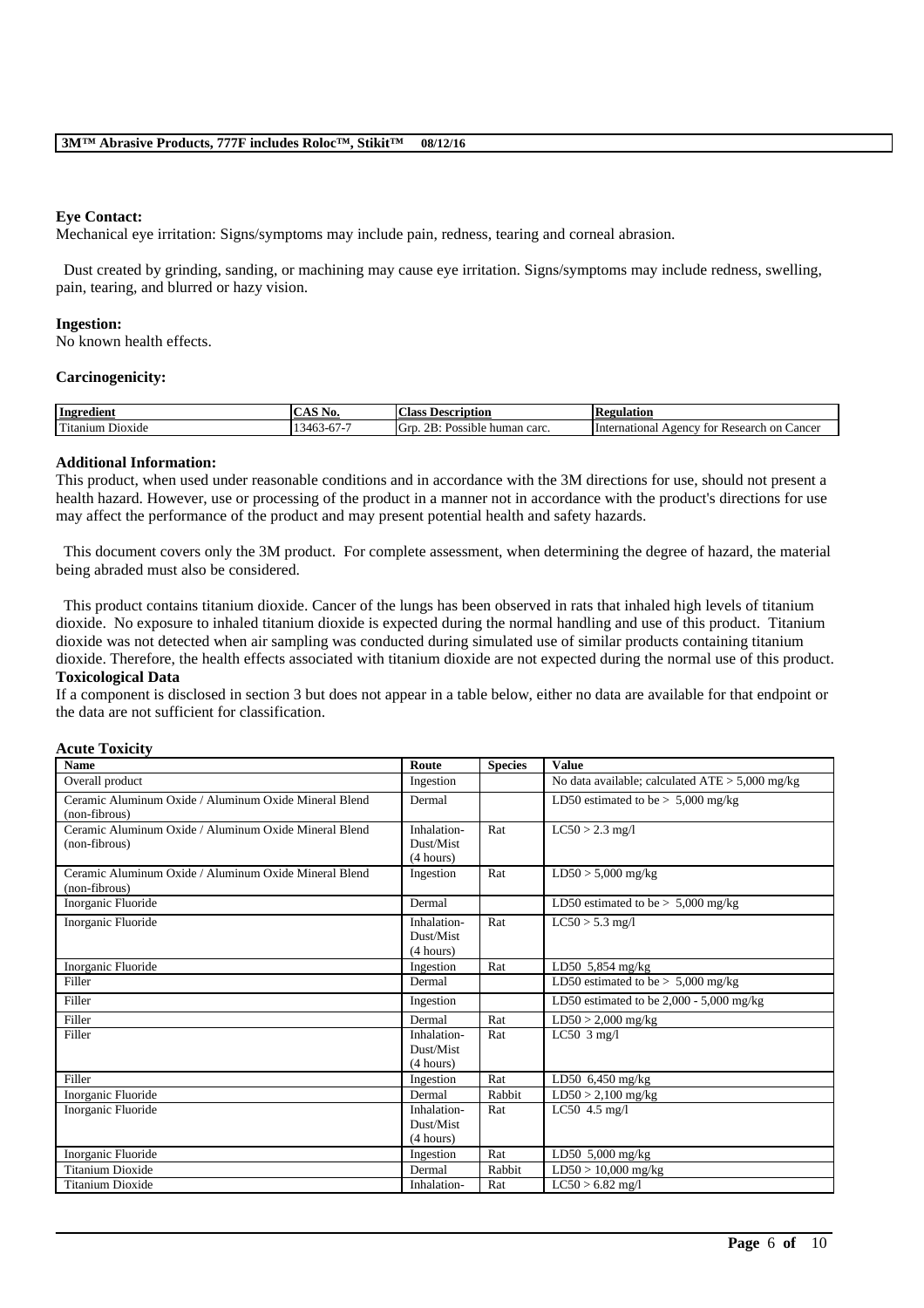|                  | Dust/Mist |           |                            |
|------------------|-----------|-----------|----------------------------|
|                  | (4 hours) |           |                            |
| Titanium Dioxide | Ingestion | Rat       | $LD50 > 10,000$ mg/kg      |
| Pigment          | Dermal    | Not       | LD50 $3,100 \text{ mg/kg}$ |
|                  |           | available |                            |
| Pigment          | Ingestion | Not       | LD50 $3,700$ mg/kg         |
|                  |           | available |                            |

ATE = acute toxicity estimate

## **Skin Corrosion/Irritation**

| Name                                                                | <b>Species</b> | <b>Value</b>              |
|---------------------------------------------------------------------|----------------|---------------------------|
|                                                                     |                |                           |
| Ceramic Aluminum Oxide / Aluminum Oxide Mineral Blend (non-fibrous) | Rabbit         | No significant irritation |
| Inorganic Fluoride                                                  | Rabbit         | No significant irritation |
| Filler                                                              | Rabbit         | No significant irritation |
| Inorganic Fluoride                                                  | Multiple       | No significant irritation |
|                                                                     | animal         |                           |
|                                                                     | species        |                           |
| Titanium Dioxide                                                    | Rabbit         | No significant irritation |
| Pigment                                                             | Rabbit         | No significant irritation |

## **Serious Eye Damage/Irritation**

| $-1 - 1 - 1 = -1$                                                   |        |                           |
|---------------------------------------------------------------------|--------|---------------------------|
| <b>Name</b><br><b>Species</b>                                       |        | <b>Value</b>              |
|                                                                     |        |                           |
| Ceramic Aluminum Oxide / Aluminum Oxide Mineral Blend (non-fibrous) | Rabbit | No significant irritation |
| Inorganic Fluoride                                                  | Rabbit | No significant irritation |
| Filler                                                              | Rabbit | No significant irritation |
| Inorganic Fluoride                                                  | Rabbit | Mild irritant             |
| Titanium Dioxide                                                    | Rabbit | No significant irritation |
| Pigment                                                             | Rabbit | No significant irritation |

## **Skin Sensitization**

| <b>Name</b>      | <b>Species</b> | <b>Value</b>                                   |
|------------------|----------------|------------------------------------------------|
| Titanium Dioxide | Human          | Not sensitizing                                |
|                  | and            |                                                |
|                  | animal         |                                                |
| Pigment          | Human          | Some positive data exist, but the data are not |
|                  |                | sufficient for classification                  |

## **Respiratory Sensitization**

For the component/components, either no data are currently available or the data are not sufficient for classification.

## **Germ Cell Mutagenicity**

| <b>Name</b>                                                         | Route    | Value         |
|---------------------------------------------------------------------|----------|---------------|
|                                                                     |          |               |
| Ceramic Aluminum Oxide / Aluminum Oxide Mineral Blend (non-fibrous) | In Vitro | Not mutagenic |
| Filler                                                              | In Vitro | Not mutagenic |
| Titanium Dioxide                                                    | In Vitro | Not mutagenic |
| Titanium Dioxide                                                    | In vivo  | Not mutagenic |
| Pigment                                                             | In Vitro | Not mutagenic |

## **Carcinogenicity**

| <b>Name</b>                                                 | Route      | <b>Species</b> | Value                                          |
|-------------------------------------------------------------|------------|----------------|------------------------------------------------|
| Ceramic Aluminum Oxide / Aluminum Oxide Mineral Blend (non- | Inhalation | Rat            | Not carcinogenic                               |
| fibrous)                                                    |            |                |                                                |
| Titanium Dioxide                                            | Ingestion  | Multiple       | Not carcinogenic                               |
|                                                             |            | animal         |                                                |
|                                                             |            | species        |                                                |
| Titanium Dioxide                                            | Inhalation | Rat            | Carcinogenic                                   |
| Pigment                                                     | Inhalation | Human          | Some positive data exist, but the data are not |
|                                                             |            |                | sufficient for classification                  |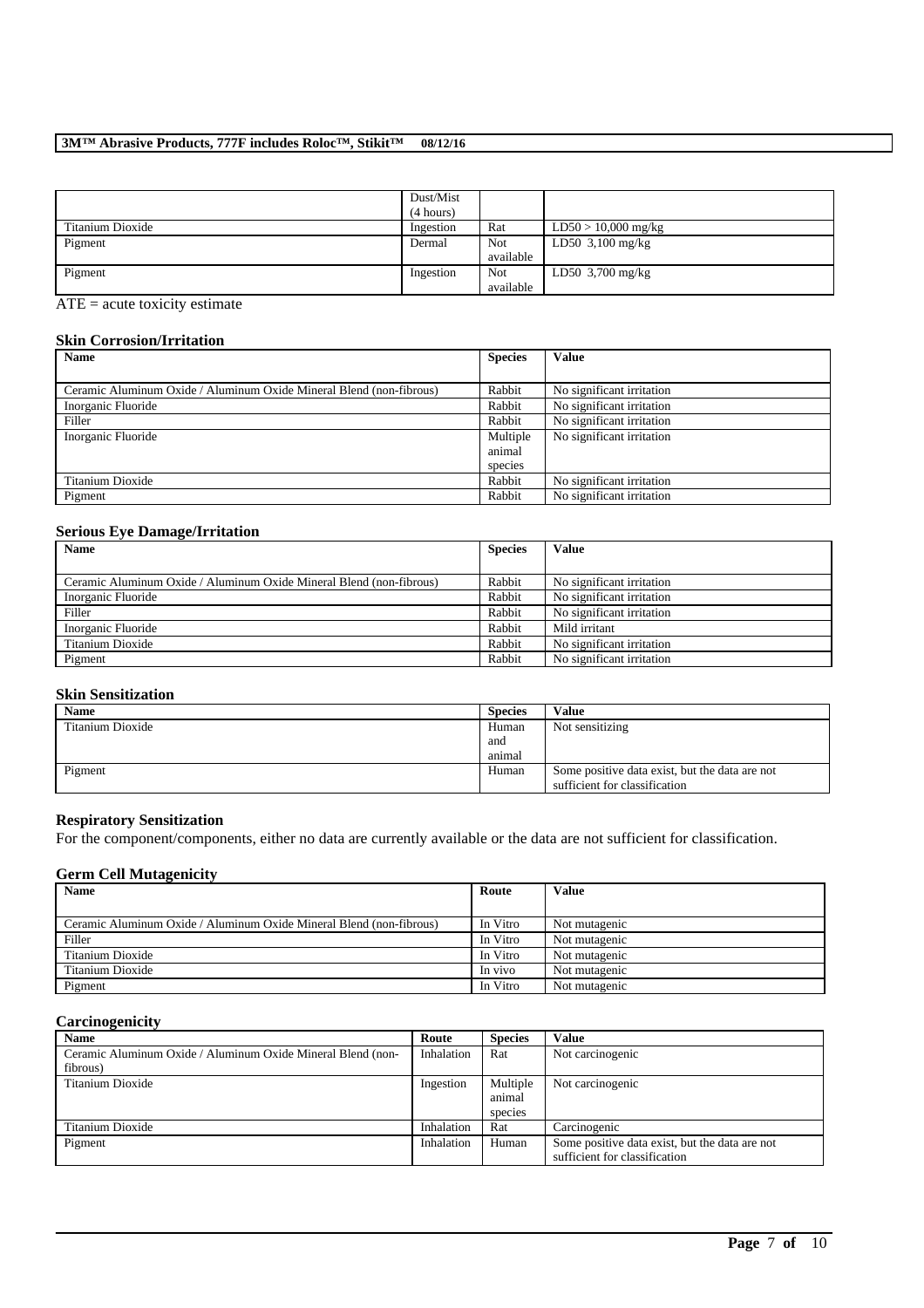## **Reproductive Toxicity**

### **Reproductive and/or Developmental Effects**

| <b>Name</b> | Route     | <b>Value</b>             | <b>Species</b> | <b>Test Result</b>     | <b>Exposure</b><br><b>Duration</b>    |
|-------------|-----------|--------------------------|----------------|------------------------|---------------------------------------|
| Filler      | Ingestion | Not toxic to development | Rat            | NOAEL 625<br>mg/kg/day | premating $\&$<br>during<br>gestation |

## **Target Organ(s)**

## **Specific Target Organ Toxicity - single exposure**

| <b>Name</b> | Route      | Target Organ(s)    | Value                 | <b>Species</b> | <b>Test Result</b>             | Exposure<br><b>Duration</b> |
|-------------|------------|--------------------|-----------------------|----------------|--------------------------------|-----------------------------|
| Filler      | Inhalation | respiratory system | All data are negative | Rat            | NOAEL<br>$0.812 \text{ mg}$ /1 | 90 minutes                  |

### **Specific Target Organ Toxicity - repeated exposure**

| <b>Name</b>                                                             | Route      | <b>Target Organ(s)</b>                 | <b>Value</b>                                                                       | <b>Species</b>         | <b>Test Result</b>            | <b>Exposure</b><br><b>Duration</b> |
|-------------------------------------------------------------------------|------------|----------------------------------------|------------------------------------------------------------------------------------|------------------------|-------------------------------|------------------------------------|
| Ceramic Aluminum Oxide<br>Aluminum Oxide Mineral<br>Blend (non-fibrous) | Inhalation | pneumoconiosis  <br>pulmonary fibrosis | Some positive data exist, but the<br>data are not sufficient for<br>classification | Human                  | <b>NOAEL Not</b><br>available | occupational<br>exposure           |
| Filler                                                                  | Inhalation | respiratory system                     | Some positive data exist, but the<br>data are not sufficient for<br>classification | Human                  | <b>NOAEL Not</b><br>available | occupational<br>exposure           |
| Filler                                                                  | Inhalation | pulmonary fibrosis                     | All data are negative                                                              | Human<br>and<br>animal | <b>NOAEL Not</b><br>available |                                    |
| Filler                                                                  | Inhalation | respiratory system                     | Some positive data exist, but the<br>data are not sufficient for<br>classification | Human                  | <b>NOAEL Not</b><br>available | occupational<br>exposure           |
| Inorganic Fluoride                                                      | Inhalation | bone, teeth, nails,<br>and/or hair     | Causes damage to organs through<br>prolonged or repeated exposure                  | Rat                    | NOAEL<br>$0.0005$ mg/l        | 5 months                           |
| Inorganic Fluoride                                                      | Inhalation | respiratory system                     | Causes damage to organs through<br>prolonged or repeated exposure                  | Rat                    | NOAEL.<br>$0.00021$ mg/l      | 90 days                            |
| Inorganic Fluoride                                                      | Ingestion  | bone, teeth, nails,<br>and/or hair     | Causes damage to organs through<br>prolonged or repeated exposure                  | Rat                    | <b>LOAEL0.58</b><br>mg/kg/day | 14 weeks                           |
| <b>Titanium Dioxide</b>                                                 | Inhalation | respiratory system                     | Some positive data exist, but the<br>data are not sufficient for<br>classification | Rat                    | LOAEL 0.01<br>mg/l            | 2 years                            |
| <b>Titanium Dioxide</b>                                                 | Inhalation | pulmonary fibrosis                     | All data are negative                                                              | Human                  | <b>NOAEL Not</b><br>available | occupational<br>exposure           |
| Pigment                                                                 | Inhalation | pulmonary fibrosis  <br>pneumoconiosis | Some positive data exist, but the<br>data are not sufficient for<br>classification | Human                  | <b>NOAEL Not</b><br>available | occupational<br>exposure           |

#### **Aspiration Hazard**

For the component/components, either no data are currently available or the data are not sufficient for classification.

## **Please contact the address or phone number listed on the first page of the SDS for additional toxicological information on this material and/or its components.**

# **SECTION 12: Ecological information**

## **Ecotoxicological information**

Please contact the address or phone number listed on the first page of the SDS for additional ecotoxicological information on this material and/or its components.

### **Chemical fate information**

Please contact the address or phone number listed on the first page of the SDS for additional chemical fate information on this material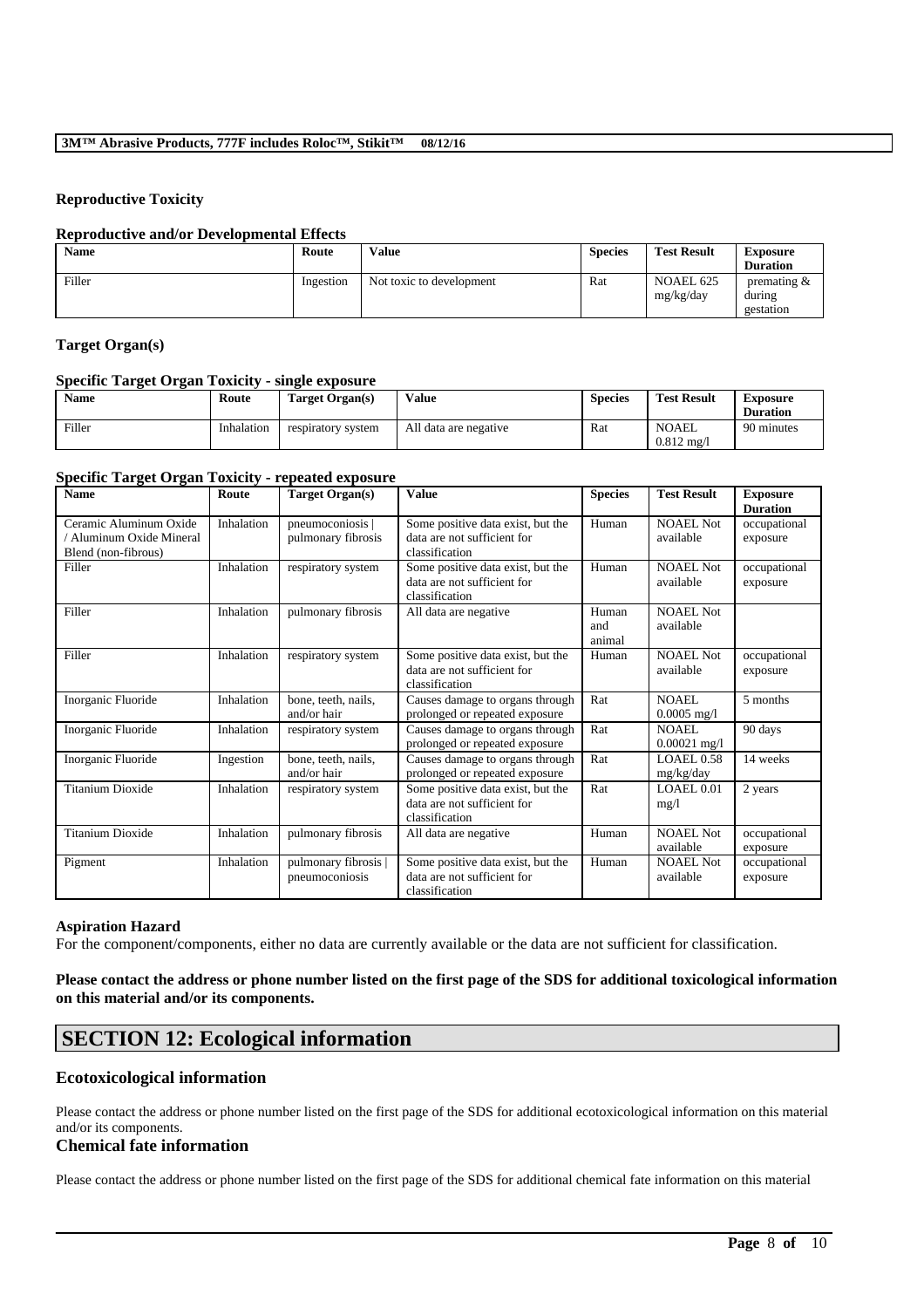and/or its components.

# **SECTION 13: Disposal considerations**

## **13.1. Disposal methods**

Dispose of contents/ container in accordance with the local/regional/national/international regulations.

The substrate that was abraded must be considered as a factor in the disposal method for this product. Incinerate in a permitted waste incineration facility.

## **EPA Hazardous Waste Number (RCRA):** Not regulated

## **SECTION 14: Transport Information**

Not regulated per U.S. DOT, IATA or IMO.

These transportation classifications are provided as a customer service. As the shipper YOU remain responsible for complying with all applicable laws and regulations, including proper transportation classification and packaging. 3M transportation classifications are based on product formulation, packaging, 3M policies and 3M understanding of applicable current regulations. 3M does not guarantee the accuracy of this classification information. This information applies only to transportation classification and not the packaging, labeling, or marking requirements. The original 3M package is certified for U.S. ground shipment only. If you are shipping by air or ocean, the package may not meet applicable regulatory requirements.

# **SECTION 15: Regulatory information**

## **15.1. US Federal Regulations**

Contact 3M for more information.

### **311/312 Hazard Categories:**

Fire Hazard - No Pressure Hazard - No Reactivity Hazard - No Immediate Hazard - No Delayed Hazard - No

### **15.2. State Regulations**

Contact 3M for more information.

### **15.3. Chemical Inventories**

This product is an article as defined by TSCA regulations, and is exempt from TSCA Inventory listing requirements.

Contact 3M for more information.

### **15.4. International Regulations**

Contact 3M for more information.

**This SDS has been prepared to meet the U.S. OSHA Hazard Communication Standard, 29 CFR 1910.1200.**

# **SECTION 16: Other information**

### **NFPA Hazard Classification**

**Health:** 0 **Flammability:** 1 **Instability:** 0 **Special Hazards:** None

National Fire Protection Association (NFPA) hazard ratings are designed for use by emergency response personnel to address the hazards that are presented by short-term, acute exposure to a material under conditions of fire, spill, or similar